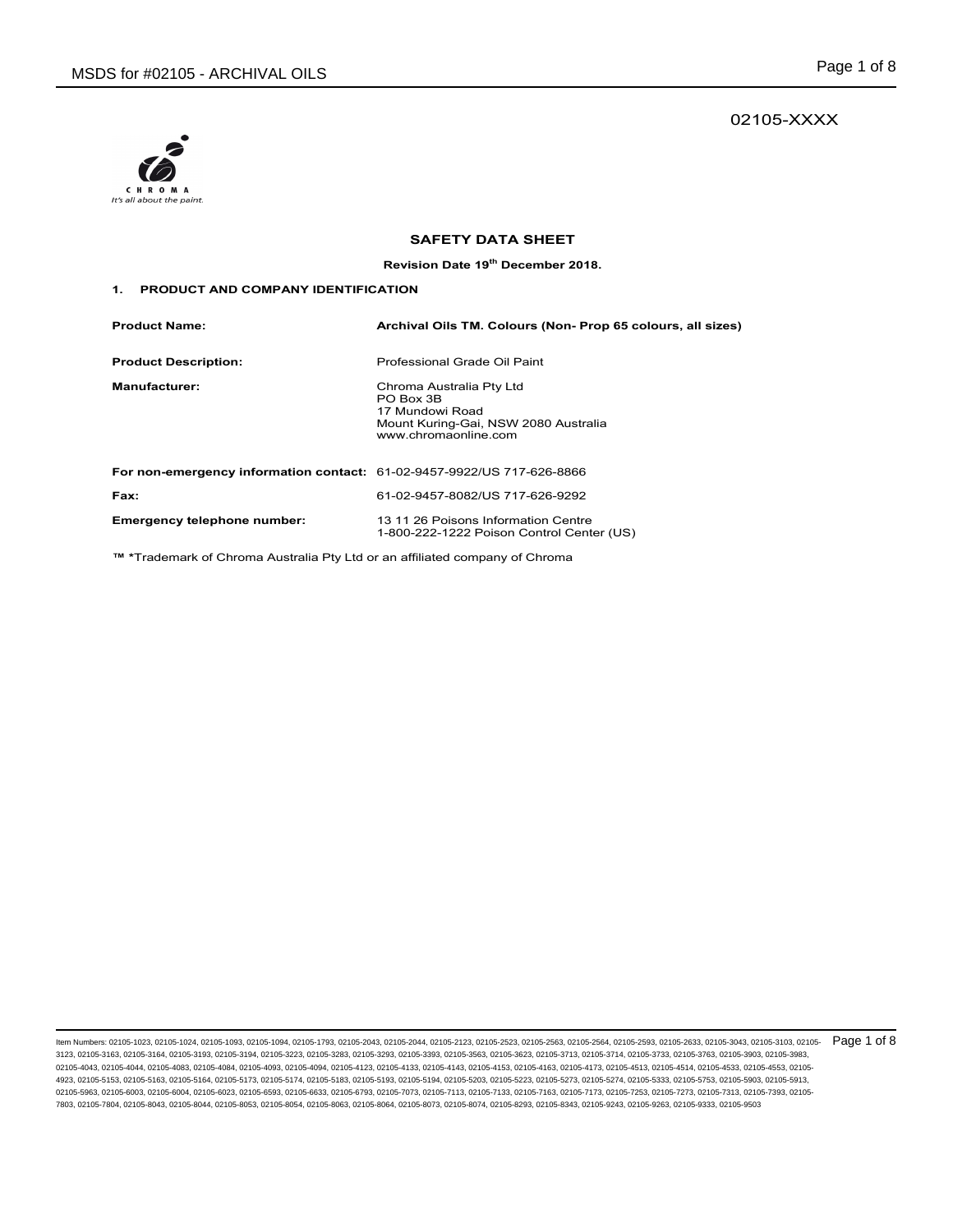

### **2. HAZARDS IDENTIFICATION**

| <b>Poisons Schedule (Aust)</b>                                                                                           | Not Scheduled                                                                                                              |
|--------------------------------------------------------------------------------------------------------------------------|----------------------------------------------------------------------------------------------------------------------------|
| <b>Globally Harmonised System</b>                                                                                        |                                                                                                                            |
| <b>Hazard Classification</b>                                                                                             | Non Hazardous according to the criteria of globally Harmonised System<br>of Classification and Labelling of Chemical (GHS) |
| <b>Hazard Categories</b>                                                                                                 | Nil                                                                                                                        |
| <b>Pictograms</b>                                                                                                        | Nil                                                                                                                        |
| <b>Signal Word</b>                                                                                                       | Nil                                                                                                                        |
| <b>National Transport Commission</b><br>Australian Code for the Transport of Dangerous Goods by Road and Rail (ADG Code) |                                                                                                                            |

**Dangerous Goods Classification**<br>
Australian Code for the Transport of Dangerous Goods<br>
by Road and Rail (ADG Code)

ltem Numbers: 02105-1023, 02105-1024, 02105-1093, 02105-1094, 02105-1793, 02105-2043, 02105-2044, 02105-2123, 02105-253, 02105-2563, 02105-2564, 02105-2563, 02105-2593, 02105-2633, 02105-3043, 02105-3103, 02105-2635, 02105 3123, 02105-3163, 02105-3164, 02105-3193, 02105-3194, 02105-3223, 02105-3283, 02105-3293, 02105-3393, 02105-3563, 02105-3623, 02105-3713, 02105-3714, 02105-3733, 02105-3763, 02105-3903, 02105-3983, 02105-4043, 02105-4044, 02105-4083, 02105-4084, 02105-4093, 02105-4094, 02105-4123, 02105-4133, 02105-4143, 02105-4153, 02105-4163, 02105-4173, 02105-4513, 02105-4514, 02105-4533, 02105-4553, 02105- 4923, 02105-5153, 02105-5163, 02105-5164, 02105-5173, 02105-5174, 02105-5183, 02105-5193, 02105-5194, 02105-5203, 02105-5223, 02105-5273, 02105-5274, 02105-5333, 02105-5753, 02105-5903, 02105-5913, 02105-5963, 02105-6003, 02105-6004, 02105-6023, 02105-6593, 02105-6633, 02105-6793, 02105-7073, 02105-7113, 02105-7133, 02105-7163, 02105-7173, 02105-7253, 02105-7273, 02105-7313, 02105-7393, 02105- 7803, 02105-7804, 02105-8043, 02105-8044, 02105-8053, 02105-8054, 02105-8063, 02105-8064, 02105-8073, 02105-8074, 02105-8293, 02105-8343, 02105-9243, 02105-9263, 02105-9333, 02105-9503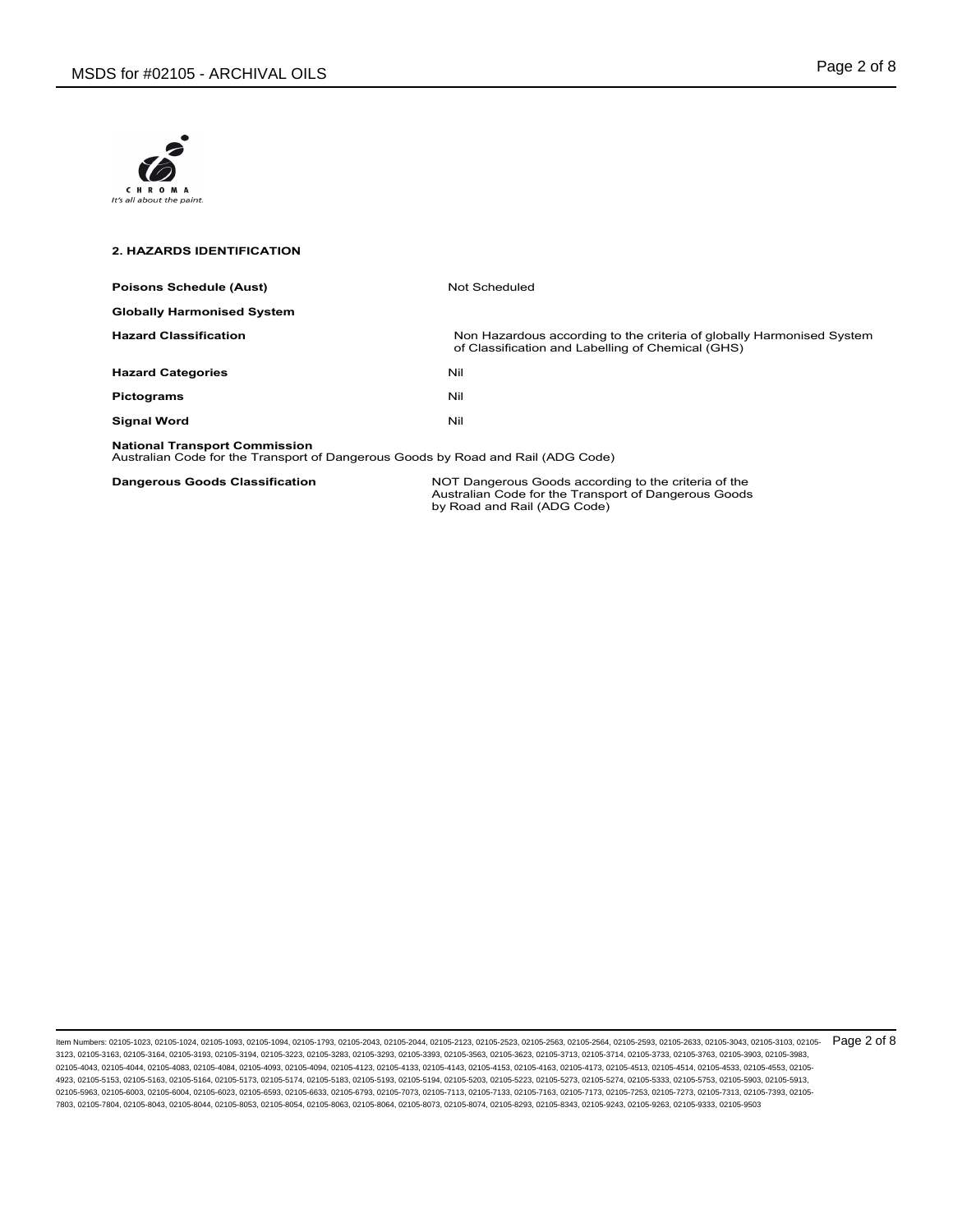

### **3. COMPOSITION/INFORMATION ON INGREDIENTS**

#### **Ingredients**

| <b>Chemical Entity</b>                     | Formula | <b>CAS Number</b> | <b>Proportion</b> |
|--------------------------------------------|---------|-------------------|-------------------|
| Ingredients determined to be Non-Hazardous |         |                   | Balance           |

#### **4. FIRST AID MEASURES**

Description of necessary measures according to routes of exposure

| <b>Swallowed</b>                                 | Have affected person drink two (2) glasses of water. Never give anything by mouth to an<br>unconscious person.                                                                                                                                                                                                                    |
|--------------------------------------------------|-----------------------------------------------------------------------------------------------------------------------------------------------------------------------------------------------------------------------------------------------------------------------------------------------------------------------------------|
| Eye                                              | Flush eyes with large amounts of water until irritation subsides. Seek immediate medical<br>attention if irritation persists                                                                                                                                                                                                      |
| Skin                                             | Flush area with large amounts of water and wash are with soap if available.<br>Remove contaminated clothing, including shoes, and launder before reuse.<br>Seek immediate medical attention if irritation persists.                                                                                                               |
| Inhaled                                          | Inhalation of vapour may cause irritation; Move to fresh air. If irritation persists, consult a<br>physician.                                                                                                                                                                                                                     |
| <b>Advice to Doctor</b>                          | Treat symptomatically.                                                                                                                                                                                                                                                                                                            |
| <b>Medical Conditions</b>                        | No Information available on medical conditions aggravated by exposure to this product.<br>Carcinogenicity: SWA: No significant ingredient is classified as carcinogenic by SWA.<br>NTP: No significant ingredient is classified as carcinogenic by NTP.<br>IARC: No significant ingredient is classified as carcinogenic by IARC. |
| 5. FIRE FIGHTING MEASURES<br><b>Hazchem Code</b> | None allocated                                                                                                                                                                                                                                                                                                                    |
|                                                  | <b>Suitable extinguishing equipment</b> : Stable. Use foam, dry chemical, or water spray to extinguish fire.                                                                                                                                                                                                                      |

**Specific hazards during firefighting**:Combustible liquid; low hazard. Material can form a flammable mixture or can burn only upon

heating to temperatures at or above the flash point of approx. 80°C.

#### **Special protective equipment for fire fighters**:

 Wear self-contained breathing apparatus and full protective clothing. Use water spray to cool fire exposed surfaces. Use foam, dry chemical, or water spray to extinguish surrounding fire.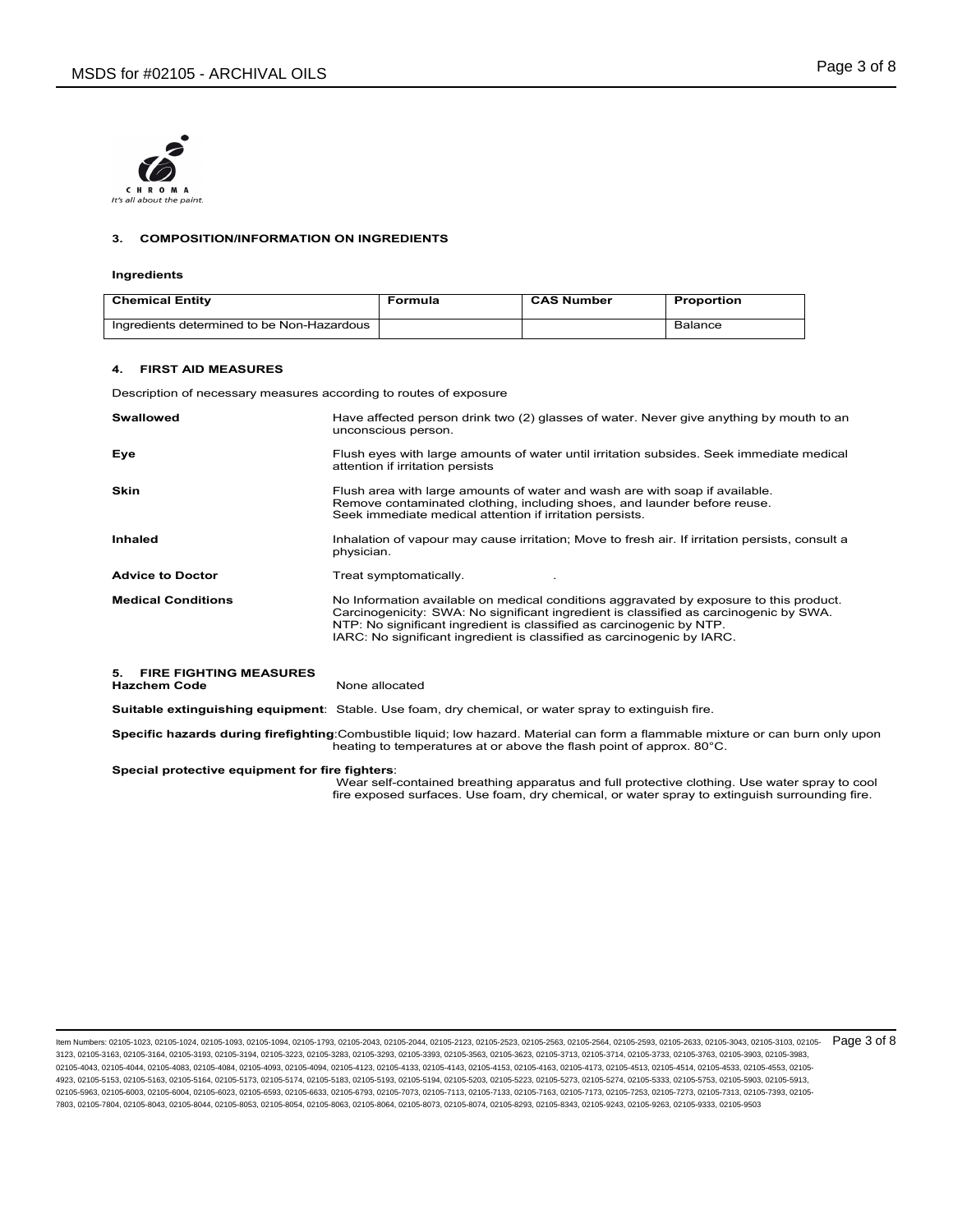

### **6. ACCIDENTAL RELEASE MEASURES**

| <b>General Response Procedure</b>    | Avoid walking through spilled product as it may be slippery. Do not allow product<br>to reach drains, sewers or waterways. If product does enter a waterway, advise<br>the Environmental Protection Authority or your local Waste Authority.                                                                                                                                                                                                           |
|--------------------------------------|--------------------------------------------------------------------------------------------------------------------------------------------------------------------------------------------------------------------------------------------------------------------------------------------------------------------------------------------------------------------------------------------------------------------------------------------------------|
| <b>Clean Up Procedures</b>           | <b>Major Spill:</b><br>Clean up immediately. Prevent spill and cleaning runoff from entering sewers,<br>drains and open bodies of water. If a large amount of product enters a waterway<br>advise your local Waste Management. Contain spill with sand or other inert material<br>and transfer to containers for disposal. Avoid walking through spilled product as it may be<br>slippery. Contact local waste disposal authority for disposal advice. |
|                                      | <b>Major Spill:</b><br>Soak/Wipe up smaller spills with a rag and dispose of via domestic waste collection.                                                                                                                                                                                                                                                                                                                                            |
| <b>Containment</b>                   | Stop leak if safe to do so.                                                                                                                                                                                                                                                                                                                                                                                                                            |
| <b>Enviro Precautionary Measures</b> | Prevent runoff and contact with waterways, drains or sewers. If large amounts have been<br>spilled, inform the relevant authorities.                                                                                                                                                                                                                                                                                                                   |
| 7.<br><b>HANDLING AND STORAGE</b>    |                                                                                                                                                                                                                                                                                                                                                                                                                                                        |
| Handling:                            | Avoid contact with eyes. Wash hands with cool soapy water immediately after use.<br>Personal clothing protection is recommended. Operation of use should be conducted in a<br>well ventilated area using the smallest quantity possible.                                                                                                                                                                                                               |
| Storage:                             | Keep from freezing. Store in a cool, dry place, well ventilated away from direct<br>sunlight and all sources of ignition. Shake/stir well before use. Ensure lid is tightly<br>closed when not in use.                                                                                                                                                                                                                                                 |
| Storage temperature:                 | 1°C/34°F - 38°C/100°F.                                                                                                                                                                                                                                                                                                                                                                                                                                 |

ltem Numbers: 02105-1023, 02105-1024, 02105-1093, 02105-1094, 02105-1793, 02105-2043, 02105-2044, 02105-2123, 02105-253, 02105-2563, 02105-2564, 02105-2563, 02105-2593, 02105-2633, 02105-3043, 02105-3103, 02105-2635, 02105 3123, 02105-3163, 02105-3164, 02105-3193, 02105-3194, 02105-3223, 02105-3283, 02105-3293, 02105-3393, 02105-3563, 02105-3623, 02105-3713, 02105-3714, 02105-3733, 02105-3763, 02105-3903, 02105-3983, 02105-4043, 02105-4044, 02105-4083, 02105-4084, 02105-4093, 02105-4094, 02105-4123, 02105-4133, 02105-4143, 02105-4153, 02105-4163, 02105-4173, 02105-4513, 02105-4514, 02105-4533, 02105-4553, 02105- 4923, 02105-5153, 02105-5163, 02105-5164, 02105-5173, 02105-5174, 02105-5183, 02105-5193, 02105-5194, 02105-5203, 02105-5223, 02105-5273, 02105-5274, 02105-5333, 02105-5753, 02105-5903, 02105-5913, 02105-5963, 02105-6003, 02105-6004, 02105-6023, 02105-6593, 02105-6633, 02105-6793, 02105-7073, 02105-7113, 02105-7133, 02105-7163, 02105-7173, 02105-7253, 02105-7273, 02105-7313, 02105-7393, 02105- 7803, 02105-7804, 02105-8043, 02105-8044, 02105-8053, 02105-8054, 02105-8063, 02105-8064, 02105-8073, 02105-8074, 02105-8293, 02105-8343, 02105-9243, 02105-9263, 02105-9333, 02105-9503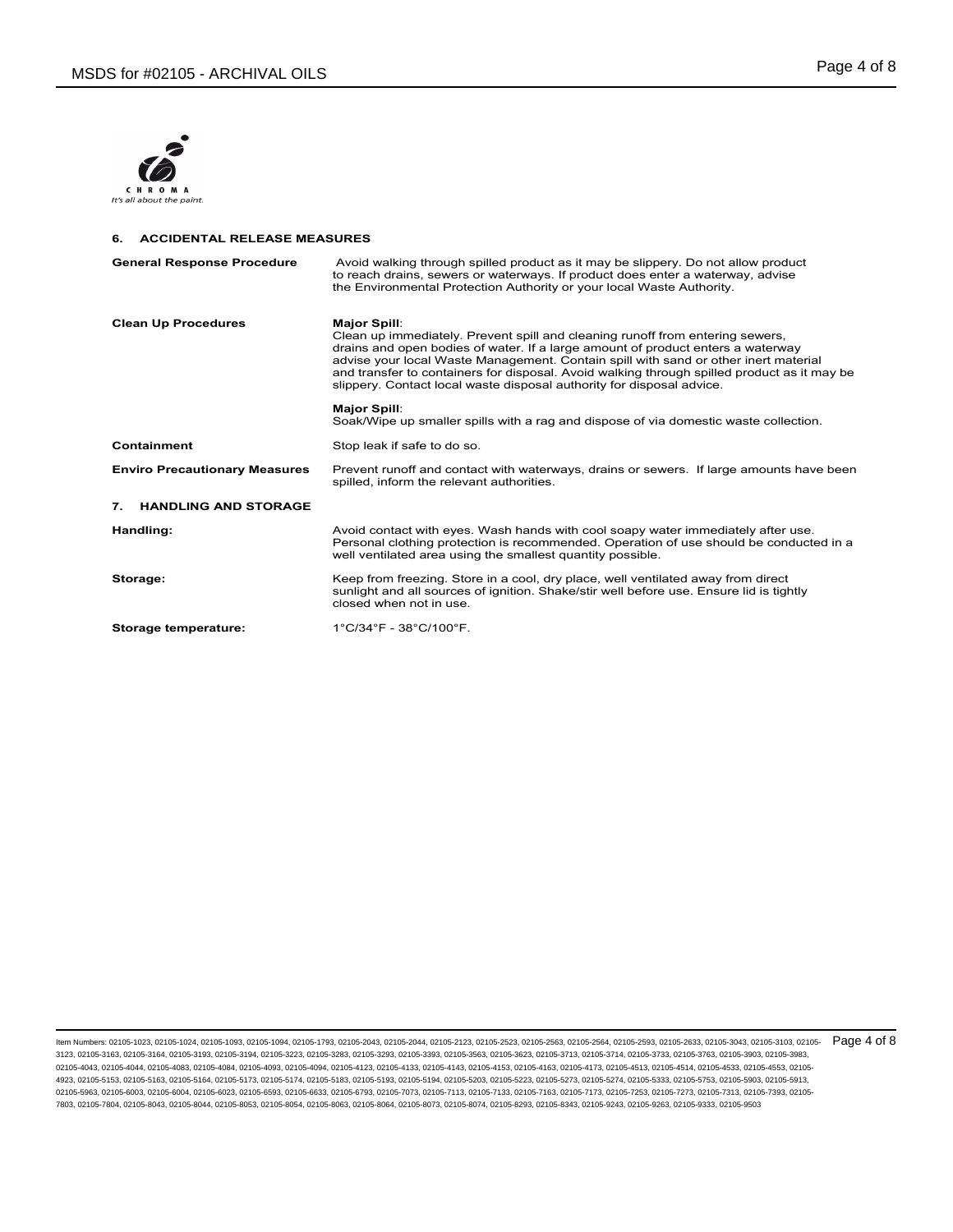

#### **8. EXPOSURE CONTROLS/PERSONAL PROTECTION**

| General                          | The time weighted average concentration (TWA) for this product is: 1200 mg/m3 (152 ppm), which<br>means the highest allowable exposure concentration in an eight-hour day for a five-day working<br>week. The short-term exposure limit (STEL) is: None specified; consider 5 g/m3, which is the<br>maximum allowable exposure concentration at any time. |
|----------------------------------|-----------------------------------------------------------------------------------------------------------------------------------------------------------------------------------------------------------------------------------------------------------------------------------------------------------------------------------------------------------|
| <b>Exposure Limits</b>           | No Data Available                                                                                                                                                                                                                                                                                                                                         |
| <b>Biological Limits</b>         | No information available on biological limit values for this product.                                                                                                                                                                                                                                                                                     |
| <b>Engineering Measures</b>      | Ensure adequate natural or mechanical ventilations. Keep containers closed when not in use.                                                                                                                                                                                                                                                               |
| <b>Personal Protection Equip</b> | For general use Personal Protection Equipment (PPE) is not required; however a detailed risk<br>assessment on the use of this product taking in to account the work environment and handling<br>methods may indicate PPE is recommended                                                                                                                   |
| <b>Work Hygienic Practices</b>   | No Data Available                                                                                                                                                                                                                                                                                                                                         |

#### **9. PHYSICAL AND CHEMICAL PROPERTIES**

| Appearance                            | Creamy paste, various colours |
|---------------------------------------|-------------------------------|
| Odour                                 | Slight odour                  |
| рH                                    | N/A                           |
| <b>Melting/Boiling Point/Range</b>    | N/A                           |
| <b>Flash Point</b>                    | Approx. 80°C                  |
| <b>Evaporation Rate</b>               | N/A                           |
| <b>Upper/Lower Flammability Limit</b> | N/A                           |
| <b>Relative Density</b>               | N/A                           |
| <b>Water Solubility</b>               | Insoluble                     |
| <b>Viscosity</b>                      | N/A                           |

NOTE: The physical data presented above are typical values and should not be construed as a specification.

### **10. STABILITY AND REACTIVITY**

| <b>Hazardous reactions:</b> | None known, Stable                                                   |
|-----------------------------|----------------------------------------------------------------------|
| <b>Materials to avoid:</b>  | There are no known materials that are incompatible with this product |
| <b>Polymerisation:</b>      | Product will not undergo polymerization.                             |

ltem Numbers: 02105-1023, 02105-1024, 02105-1093, 02105-1094, 02105-1793, 02105-2043, 02105-2044, 02105-2123, 02105-253, 02105-2563, 02105-2564, 02105-2563, 02105-2593, 02105-2633, 02105-3043, 02105-3043, 02105-2633, 02105 3123, 02105-3163, 02105-3164, 02105-3193, 02105-3194, 02105-3223, 02105-3283, 02105-3293, 02105-3393, 02105-3563, 02105-3623, 02105-3713, 02105-3714, 02105-3733, 02105-3763, 02105-3903, 02105-3983, 02105-4043, 02105-4044, 02105-4083, 02105-4084, 02105-4093, 02105-4094, 02105-4123, 02105-4133, 02105-4143, 02105-4153, 02105-4163, 02105-4173, 02105-4513, 02105-4514, 02105-4533, 02105-4553, 02105- 4923, 02105-5153, 02105-5163, 02105-5164, 02105-5173, 02105-5174, 02105-5183, 02105-5193, 02105-5194, 02105-5203, 02105-5223, 02105-5273, 02105-5274, 02105-5333, 02105-5753, 02105-5903, 02105-5913, 02105-5963, 02105-6003, 02105-6004, 02105-6023, 02105-6593, 02105-6633, 02105-6793, 02105-7073, 02105-7113, 02105-7133, 02105-7163, 02105-7173, 02105-7253, 02105-7273, 02105-7313, 02105-7393, 02105- 7803, 02105-7804, 02105-8043, 02105-8044, 02105-8053, 02105-8054, 02105-8063, 02105-8064, 02105-8073, 02105-8074, 02105-8293, 02105-8343, 02105-9243, 02105-9263, 02105-9333, 02105-9503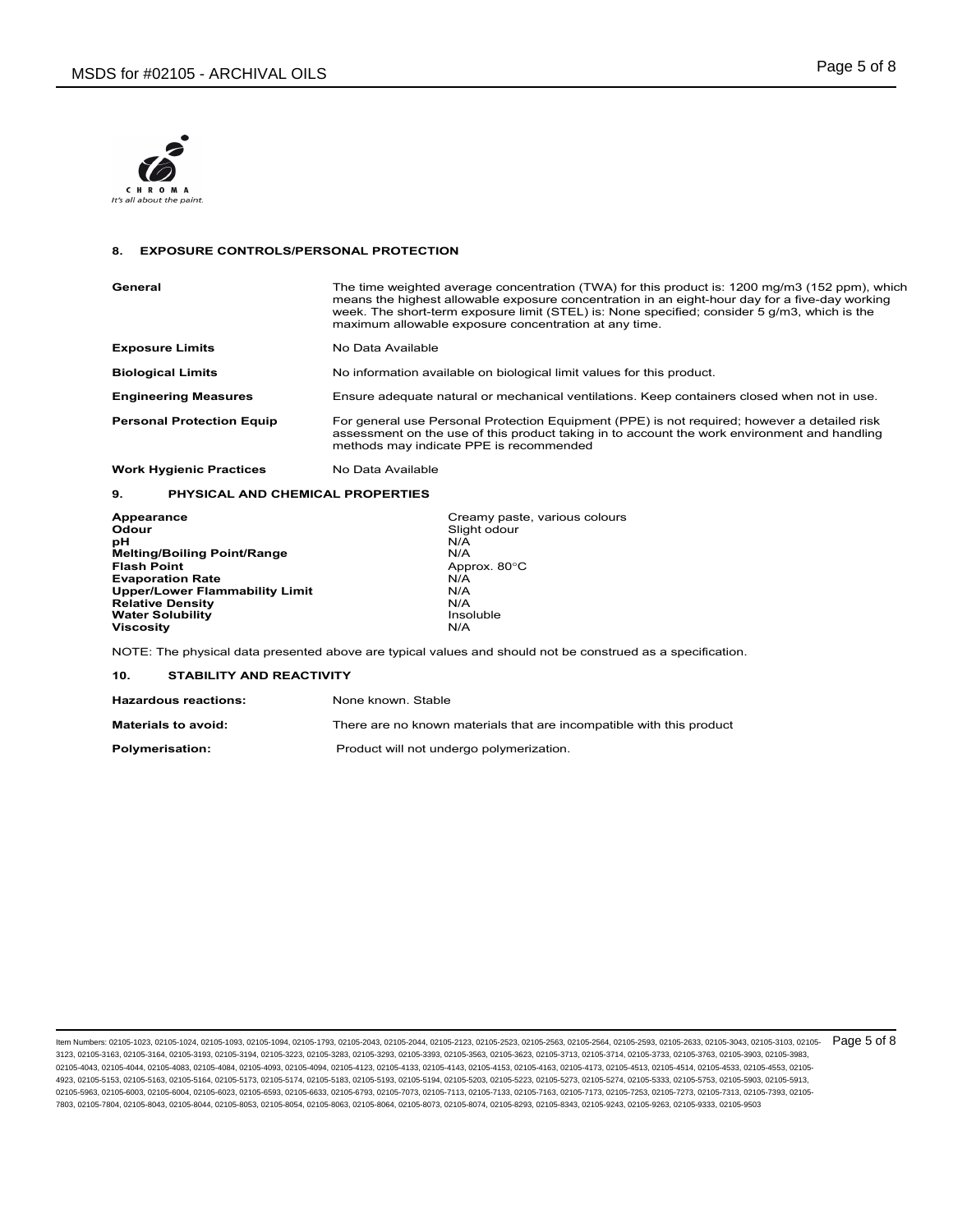

## **11. TOXICOLOGICAL INFORMATION**

| <b>General Information</b>               | No adverse health effects are expected if the product is handled in accordance with this<br>Safety Data Sheet and the product label. Symptoms of effects may occur if the<br>product is mishandled.                                                                                                                                                                                                                                   |
|------------------------------------------|---------------------------------------------------------------------------------------------------------------------------------------------------------------------------------------------------------------------------------------------------------------------------------------------------------------------------------------------------------------------------------------------------------------------------------------|
| Eye irritant                             | The product causes irritation to eyes, but will not permanently damage the eye tissue.                                                                                                                                                                                                                                                                                                                                                |
| Ingestion                                | No adverse effects expected.                                                                                                                                                                                                                                                                                                                                                                                                          |
| <b>Inhalation</b>                        | Inhalation of vapour may cause slight irritation                                                                                                                                                                                                                                                                                                                                                                                      |
| <b>Skin Irritant</b>                     | This product is irritating to the skin with prolonged exposure. It may result in dryness and<br>cracking.                                                                                                                                                                                                                                                                                                                             |
| <b>Carcinogen Category</b>               | No Data Available                                                                                                                                                                                                                                                                                                                                                                                                                     |
| 12.<br><b>ECOLOGICAL INFORMATION</b>     |                                                                                                                                                                                                                                                                                                                                                                                                                                       |
| <b>Ecotoxicity</b>                       | This material has been classified as non-hazardous. Acute toxicity estimate (based on<br>ingredients): $> 1$ mg/L                                                                                                                                                                                                                                                                                                                     |
| <b>Persistence/Degradability</b>         | This material has been classified as non-hazardous. Non-rapidly or rapidly degradable<br>substance for which there are adequate chronic toxicity data available OR in the absence of<br>chronic toxicity data, Acute toxicity estimate (based on ingredients): > 1 mg/L, where the<br>substance is not rapidly degradable and/or BCF < 500 and/or.                                                                                    |
| <b>Mobility</b>                          | Not determined.                                                                                                                                                                                                                                                                                                                                                                                                                       |
| <b>Environmental Fate</b>                | Avoid contaminating waterways, drains and sewers                                                                                                                                                                                                                                                                                                                                                                                      |
| <b>Environmental Impact</b>              | No Data Available                                                                                                                                                                                                                                                                                                                                                                                                                     |
| <b>13. DISPOSAL CONSIDERATIONS</b>       |                                                                                                                                                                                                                                                                                                                                                                                                                                       |
| <b>General Information</b>               | Dispose of in accordance with all local, state and federal regulations. All empty packaging<br>should be disposed of in accordance with the Local, State and Federal Regulations or<br>recycled/reconditioned at an approved facility.                                                                                                                                                                                                |
| <b>Special Precautions for Land Fill</b> | Contact a specialist disposal company or the local waste regulator for advice. This product<br>may be recycled if unused, or if it has not be contaminated so as to make it unsuitable for its<br>intended use. If it has been contaminated, it may be possible to reclaim the product by<br>filtration, distillation or some other means. If neither of these options is suitable, consider<br>controlled incineration, or landfill. |

ltem Numbers: 02105-1023, 02105-1024, 02105-1093, 02105-1094, 02105-1793, 02105-2043, 02105-2044, 02105-2123, 02105-253, 02105-2563, 02105-2564, 02105-2564, 02105-2593, 02105-2633, 02105-3043, 02105-3043, 02105-2633, 02105 3123, 02105-3163, 02105-3164, 02105-3193, 02105-3194, 02105-3223, 02105-3283, 02105-3293, 02105-3393, 02105-3563, 02105-3623, 02105-3713, 02105-3714, 02105-3733, 02105-3763, 02105-3903, 02105-3983, 02105-4043, 02105-4044, 02105-4083, 02105-4084, 02105-4093, 02105-4094, 02105-4123, 02105-4133, 02105-4143, 02105-4153, 02105-4163, 02105-4173, 02105-4513, 02105-4514, 02105-4533, 02105-4553, 02105- 4923, 02105-5153, 02105-5163, 02105-5164, 02105-5173, 02105-5174, 02105-5183, 02105-5193, 02105-5194, 02105-5203, 02105-5223, 02105-5273, 02105-5274, 02105-5333, 02105-5753, 02105-5903, 02105-5913, 02105-5963, 02105-6003, 02105-6004, 02105-6023, 02105-6593, 02105-6633, 02105-6793, 02105-7073, 02105-7113, 02105-7133, 02105-7163, 02105-7173, 02105-7253, 02105-7273, 02105-7313, 02105-7393, 02105- 7803, 02105-7804, 02105-8043, 02105-8044, 02105-8053, 02105-8054, 02105-8063, 02105-8064, 02105-8073, 02105-8074, 02105-8293, 02105-8343, 02105-9243, 02105-9263, 02105-9333, 02105-9503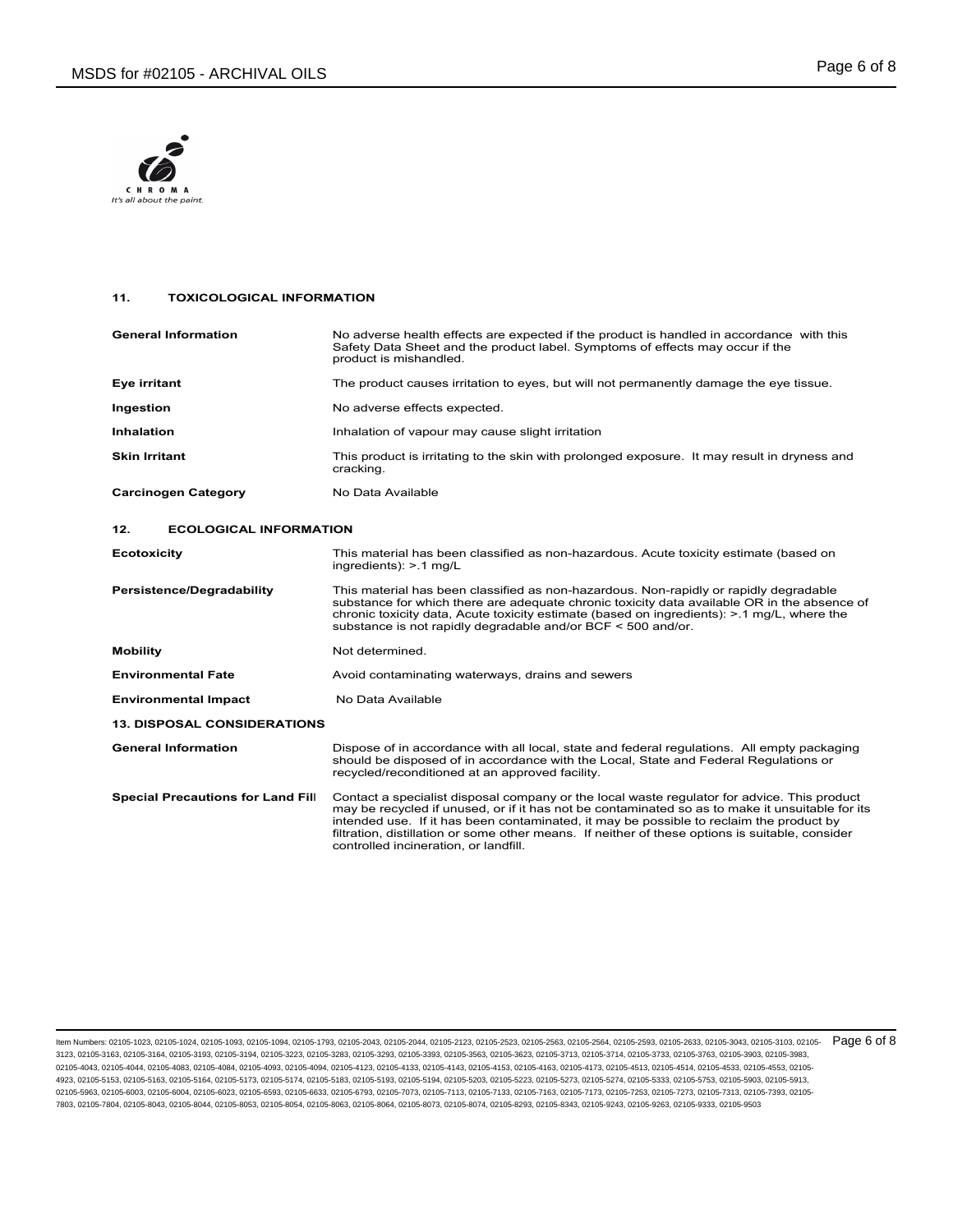

### **14. TRANSPORT INFORMATION**

Classified as **NOT HAZARDOUS** for transport according to the criteria of Australian Dangerous Goods (ADG)Code

### **Classification for Australian land transport (ADG)**

| Proper Shipping Name:        | Archival Oil Paints (Various Colours) |
|------------------------------|---------------------------------------|
| Class/Pack Group:            | N/A                                   |
| Special Precaution for User: | N/A                                   |
| UN Number:                   | N/A                                   |
| Hazchem:                     | N/A                                   |

#### **Classification for sea transport (IMO-IMDG):**

| Proper Shipping Name:        | Archival Oil Paints (Various Colours) |
|------------------------------|---------------------------------------|
| Class/Pack Group:            | N/A                                   |
| Special Precaution for User: | N/A                                   |
| UN Number:                   | N/A                                   |
| Hazchem:                     | N/A                                   |
| Marine Pollutant:            | No.                                   |

### **Classification for air transport (IATA/ICAO):**

| Proper Shipping Name:        | Archival Oil Paints (Various Colours) |
|------------------------------|---------------------------------------|
| Class/Pack Group:            | N/A                                   |
| Special Precaution for User: | N/A                                   |
| UN Number:                   | N/A                                   |
| Hazchem:                     | N/A                                   |
| <b>Hazchem Code:</b>         | None allocated                        |

ltem Numbers: 02105-1023, 02105-1024, 02105-1093, 02105-1094, 02105-1793, 02105-2043, 02105-2044, 02105-2123, 02105-253, 02105-2563, 02105-2564, 02105-2583, 02105-2593, 02105-2633, 02105-3043, 02105-3043, 02105-2633, 02105 3123, 02105-3163, 02105-3164, 02105-3193, 02105-3194, 02105-3223, 02105-3283, 02105-3293, 02105-3393, 02105-3563, 02105-3623, 02105-3713, 02105-3714, 02105-3733, 02105-3763, 02105-3903, 02105-3983, 02105-4043, 02105-4044, 02105-4083, 02105-4084, 02105-4093, 02105-4094, 02105-4123, 02105-4133, 02105-4143, 02105-4153, 02105-4163, 02105-4173, 02105-4513, 02105-4514, 02105-4533, 02105-4553, 02105- 4923, 02105-5153, 02105-5163, 02105-5164, 02105-5173, 02105-5174, 02105-5183, 02105-5193, 02105-5194, 02105-5203, 02105-5223, 02105-5273, 02105-5274, 02105-5333, 02105-5753, 02105-5903, 02105-5913, 02105-5963, 02105-6003, 02105-6004, 02105-6023, 02105-6593, 02105-6633, 02105-6793, 02105-7073, 02105-7113, 02105-7133, 02105-7163, 02105-7173, 02105-7253, 02105-7273, 02105-7313, 02105-7393, 02105- 7803, 02105-7804, 02105-8043, 02105-8044, 02105-8053, 02105-8054, 02105-8063, 02105-8064, 02105-8073, 02105-8074, 02105-8293, 02105-8343, 02105-9243, 02105-9263, 02105-9333, 02105-9503